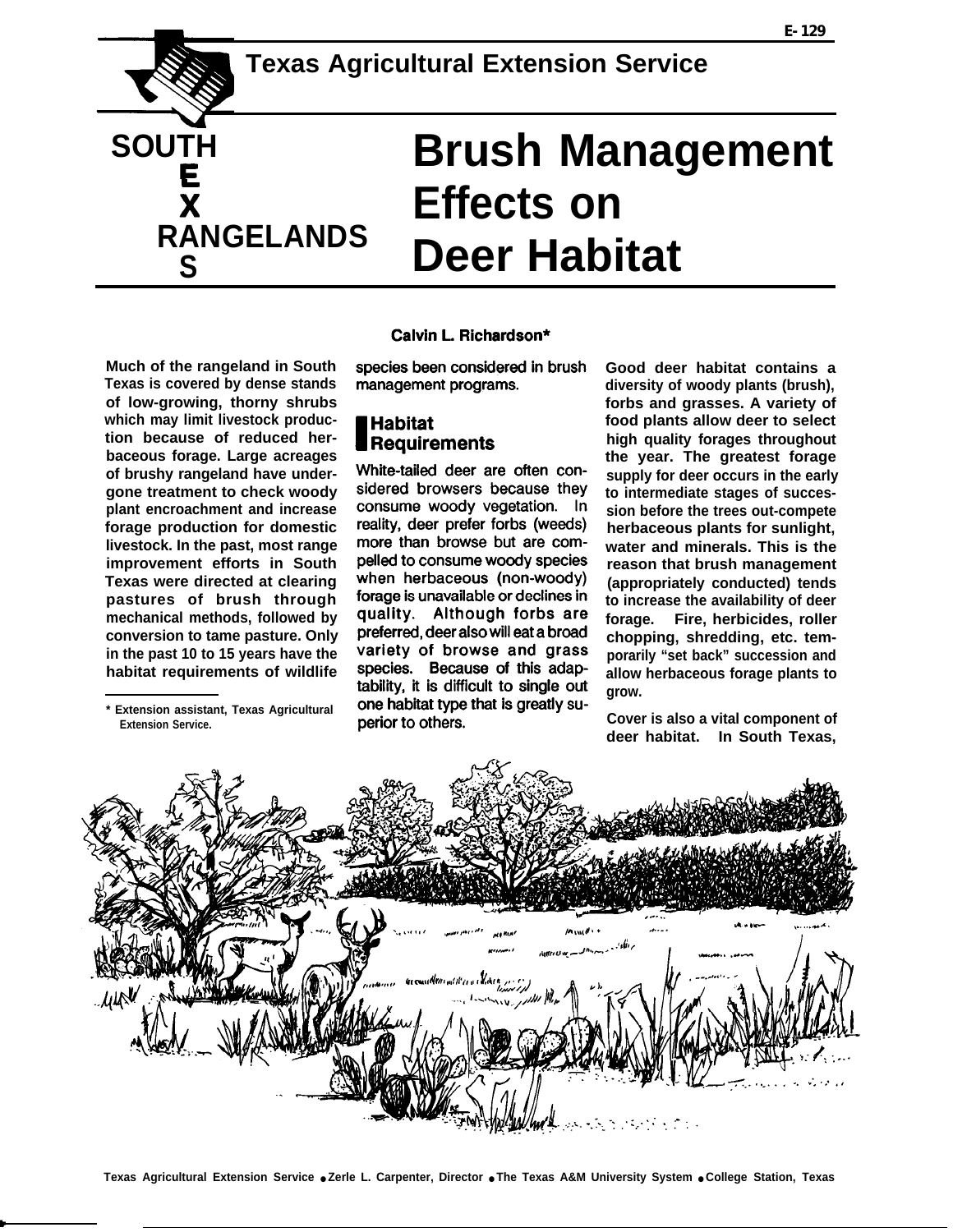**brush provides excellent cover for escape and for protection against weather extremes. An important aspect of this cover is its structure (height, density and canopy). Brush species with a moderate to dense canopy are important in South Texas as a source of shade. Escape or screening cover does not need to be extremely dense but should be at least 4 feet in height. Probably more important than the extent of the cover is the degree to which it is interspersed with feeding areas. For example, habitat with brush mottes and feeding areas scattered throughout would be far more valuable to deer than habitat with a single large feeding area adjacent to a large tract of brush. This rather simple but important principle should be considered by managers implementing brush management practices with wildlife as a priority.**

**The reason the interspersion of food and cover is so important to deer can be explained by the "edge effect." Edge is the area where two or more vegetation types meet and integrate. The significance of edge is that this region often provides a greater diversity of food plants and cover types (escape, shade, etc.) to meet deer habitat requirements. Therefore, the most beneficial brush management patterns are those that create the most edge among treated and untreated areas. Brush management patterns that leave small blocks of brush in a checkerboard design (Fig. 1) have been used effectively in several deer management programs. However, a strip pattern (Fig. 2) of brush treatment is more common because long, thin strips provide more edge than block patterns. Mosaic brush treatment patterns, which follow contours of the land and certain vegetation or soil types, provide the greatest amount of edge and appear to be the most beneficial to** **deer. However, these treatments are more expensive and difficult to plan and accomplish.**

**Deer rarely travel across broad expanses of open area without access to cover. Therefore, a treated area should be no more than twice the distance a deer will move from cover. Research in South Texas has shown that deer will seldom venture more than 200 to 250 yards from cover, so treated strip widths should be no greater than 1/4 mile. It was observed that deer used treated strips more often during daylight hours when strips were only 200 to 250 yards wide.**

**Brush strips left for cover should be at least wide enough to allow a deer to disappear from visibility when an observer is standing at the edge of the cover strip. Brush density and height are unique to each ranch, but this threshold visibility distance ranges between 30 to 50 yards over much of South Texas. Note that this is the minimum amount of brush that should remain untreated to satisfy the screening requirement of the**

**cover strip. It may be necessary to leave more untreated brush in order to maintain the diversity that is so essential to good deer habitat. This is particularity important with chronic impact treatments such as root-plowing or chaining that physically remove the treated brush plants.**

**The quantity of brush that can be removed will vary among ranches, depending upon brush characteristics. However, most successful deer management programs maintain 40 to 60 percent of the ranch in brush. Remember that once brush is treated, its composition, structure and density are altered for a long period of time. Clearly define the objectives and consider all options before implementing a brush management program.**

## **Brush Management Practices**

**Brush management methods that presently have the most applicability in South Texas include**



**Figure 1. Brush management in an alternating block design with clearings that are 150-200 yards wide.**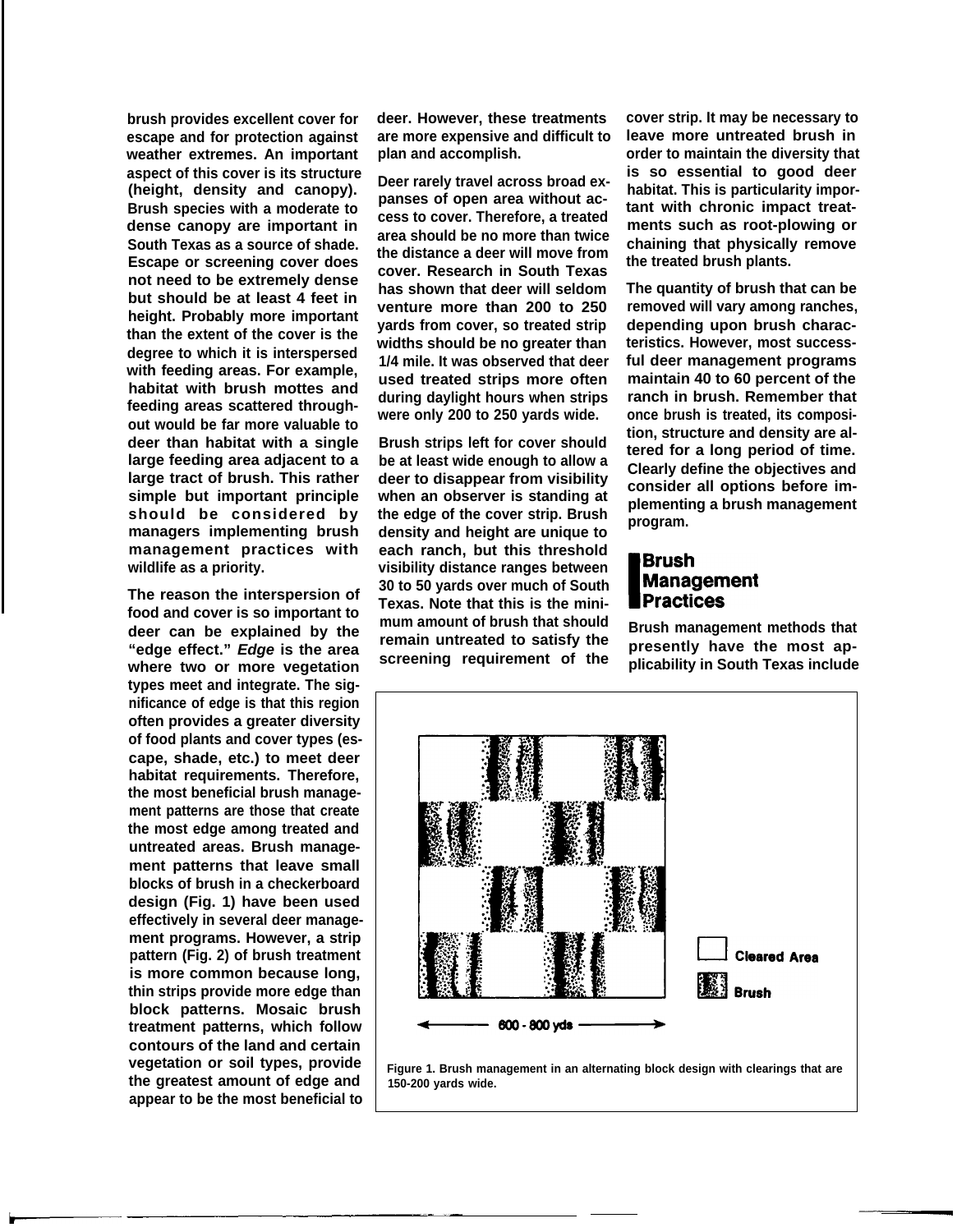

**mechanical and chemical techniques and prescribed burning. Each method has its strengths and weaknesses and should be considered in relation to management objectives.**

#### **Mechanical Brush Management**

**Mechanical brush management methods can be classified into two categories, those designed to simply remove the aerial parts of the plants and those designed to remove the entire plant. Shredding and roller chopping are the primary methods for simple top removal. The effects of these practices are relatively short-lived since most brush species possess tremendous regrowth potential. However, these temporary effects can improve the accessibility and nutrient content of deer forage.**

**With shredding and roller chopping of mixed brush, a 50 percent canopy recovery has been observed only one year after treatment. However, all brush plants in treated areas are accessible to**

**deer at least during the first year after treatment, and usually longer. Brush plants on untreated areas may be largely unavailable due to the height and dense growth patterns of the mottes. Top removal not only increases the availability of browse species by reducing the plant height, but also increases browse palatability by allowing more tender regrowth to sprout. Deer readily feed on so-called unpalatable plants when the thorny stems are replaced by new, leafy shoots.**

**Not only is regrowth more palatable to deer than mature woody plants, but the nutritional quality of the immature growth is usually higher. Immature growth stimulated by top removal tends to be higher in crude protein content and more digestible than mature leaves or stems. Research has shown an eight-fold increase in the value of brush for forage (browse utilization x frequency of use x plant density) after shredding, and a six-fold increase after roller**

**chopping. While roller chopping may be less effective than shredding for improving the forage value of browse, it has the additional advantage of increasing forb production through soil disturbance.**

**Although shredding and chopping may temporarily improve forage values, continued top removal of brush may result in thickets of rootsprouters such as mesquite and twisted acacia on the treated areas. Mesquite mast is considered important to deer during the summer and twisted acacia may be used by deer, but these species usually are undesirable in dense stands. Because most brush species are prolific sprouters, the effectiveness of shredding and roller chopping treatments generally does not last more than five years. The greatest forage values of browse species are associated with the first year following top removal treatment.**

**Grubbing, root-plowing and chaining are the primary methods of physical plant removal in South Texas. Little attention has been focused on the effects of grubbing on deer forage since it is an extremely selective method. The most efficient control by grubbing usually occurs on sites where woody plants are widely spaced and large enough to be seen by the equipment operator. Elimination of a browse species decreases the diversity of available forage and limits diet selectivity. Cod-season grasses may become established in pits left by grubbing, but grasses are relatively unimportant for deer nutrition.**

**Most studies on root-plowing have reported that the practice is devastating to white-tailed deer habitat because it destroys cover and plant diversity, unless brush strips or blocks are left untreated. However, because brush species generally constitute a significant portion of the deer diet in South**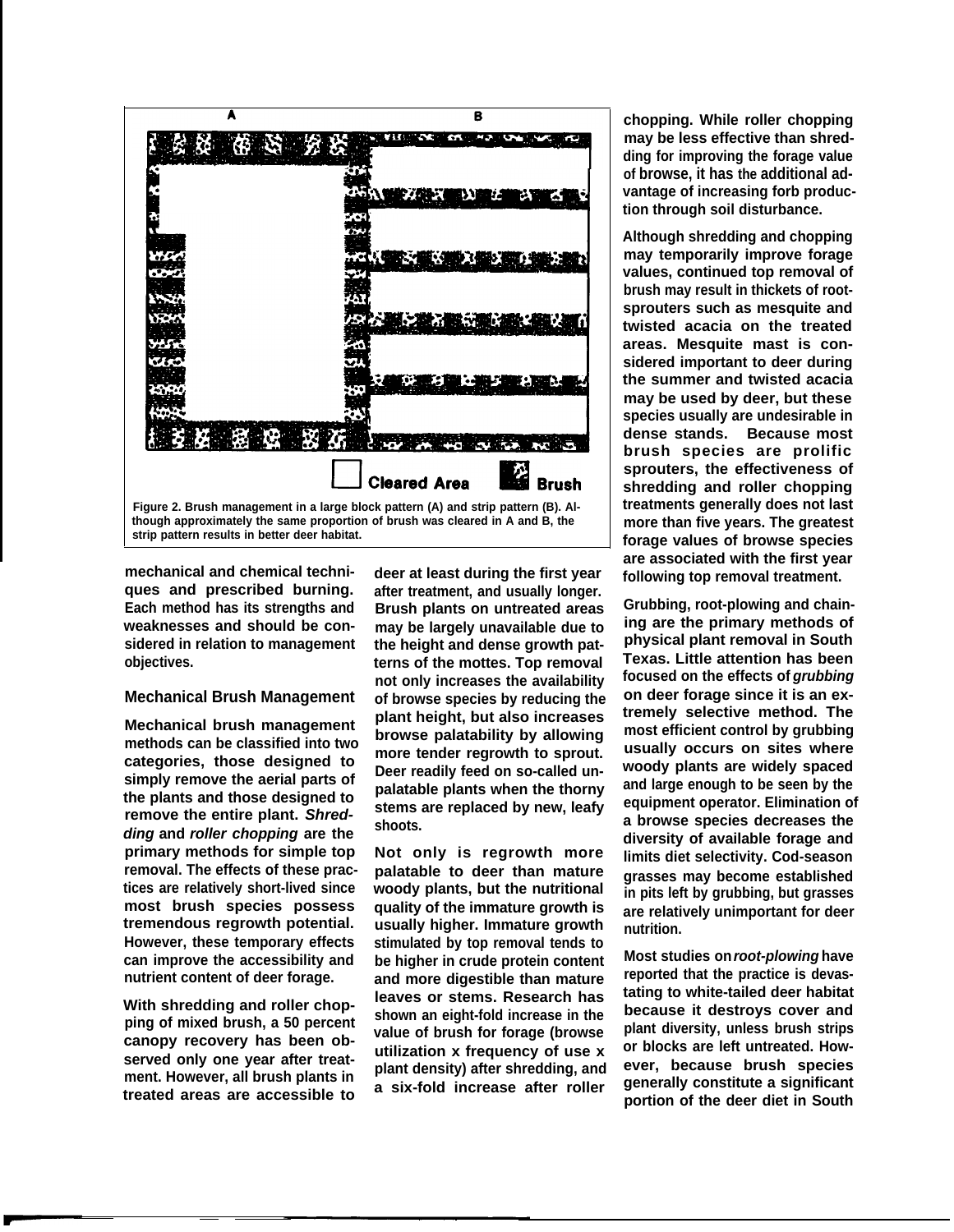**Texas, root-plowing also has a detrimental effect on the yearround availability of forage. Although root-plowing may essentially eliminate browse and reduce cover, the soil disturbance generally stimulates forb production. Therefore, newly root-plowed areas offer a good source of seasonal (spring and fall) feed for deer. However, the root-plowed areas will be used by deer only if cover is available nearby and there are alternate food sources to sustain the deer herd when forbs are not present.**

**Under proper environmental conditions, chaining is an effective method of knocking down, uprooting, and thinning moderate to dense stands of large woody species. Like root-plowing, chaining large expanses of brushland can be detrimental to deer numbers, as well as deer nutrition, by reducing or eliminating available cover and browse species. The effects of chaining are generally not as severe as root-plowing since the smaller, more limber brush plants are seldom up-rooted and the larger shrubs that are broken off at the base often resprout with nutritious, palatable shoots. In addition, the low to moderate soil disturbance (depending on treatment) will increase forb production most years.**

**Chaining may also result in extremely dense stands of prick-Iypear. A stacker rake must be used (prior to plowing and after chaining) to avoid this problem. Pricklypear is an important food plant for deer, especially during the summer and winter. However, it is most desirable when interspersed with a diversity of other forage species rather than growing in dense stands.**

**Chaining treatments reduce the density of most species, but differential reaction among species causes post-treatment com-**

**munities to differ considerably in composition. The relative importance (density, frequency, size) of mesquite changes little after chaining. Although each additional chaining treatment decreases the density, frequency and size of mesquite, it remains an important part of the woody plant community. Lime pricklyash tends to be more susceptible to chaining, and its relative importance decreases with additional treatments. Spiny hackberry (granjeno), a high quality browse, increases in importance with additional chaining treatments.**

### **Prescribed Burning**

**Fire in South Texas brush communities significantly reduces woody cover during the first year after the burn. However, generally less than 15 percent of the woody plants are actually killed. Although fire does not kill many brush species, prescribed burning can reduce brush cover, alter brush composition and structure, and increase herbaceous cover. A major constraint to effective prescribed burning in South Texas is the amount and distribution of fine fuel required to carry the fire. A brush control treatment before burning may be required to produce adequate amounts and distribution of fine fuel. Therefore, prescribed burning often is used in combination with other brush management practices and as a maintenance measure. Fire has proved to be more effective on areas where large brush mottes were first knocked down by mechanical means. The reduction of brush cover by chopping or shredding two to three years before the fire allows grass and forbs to grow, which provide fuel for a fire throughout the mottes. In addition, the chopped portions of old brush tops provide additional fuel for the burn. A rest-rotation system of grazing also is necessary to**

**promote adequate amounts of fine fuel.**

**Because brush species resprout from buds located on the stem base and below the soil surface on roots or on rhizomes, the effect of fire on these plants is similar to that of any method of top removal. In other words, prescribed burning reduces brush cover, especially following mechanical or herbicide treatments, and increases the forage value (availability, palatability, nutrient content) of brush. Increased browse availability and quality can benefit white-tailed deer, provided that other habitat components are adequate to allow utilization of the browse. Huisache pIants that are burned tend to have higher levels of crude protein and phosphorus than unburned plants during the first six months after burning. The greatest differences in nutrient levels between burned and unburned plants occur during the first month of growth. The greatest utilization by deer and other browsers occurs during the first two months following the burn. Burned huisache plants tend to produce five to six times the number of "browsable" twigs as unburned plants. Maintenance of huisache plants in a low-growing bushy state can be achieved by burning at two-to three-year intervals. Live oak thickets respond in a similar fashion.**

**A mosaic of brush cover patterns usually will result from burning in South Texas because of fuel load discontinuities associated with arid conditions and moderate to heavy grazing. This variability associated with "brush country" burns is often desirable for creating high quality deer habitat since it results in a vegetation "mosaic." Deer tend to benefit most from small, hot burns within brush dominated habitats. This pattern increases forbs and valuable**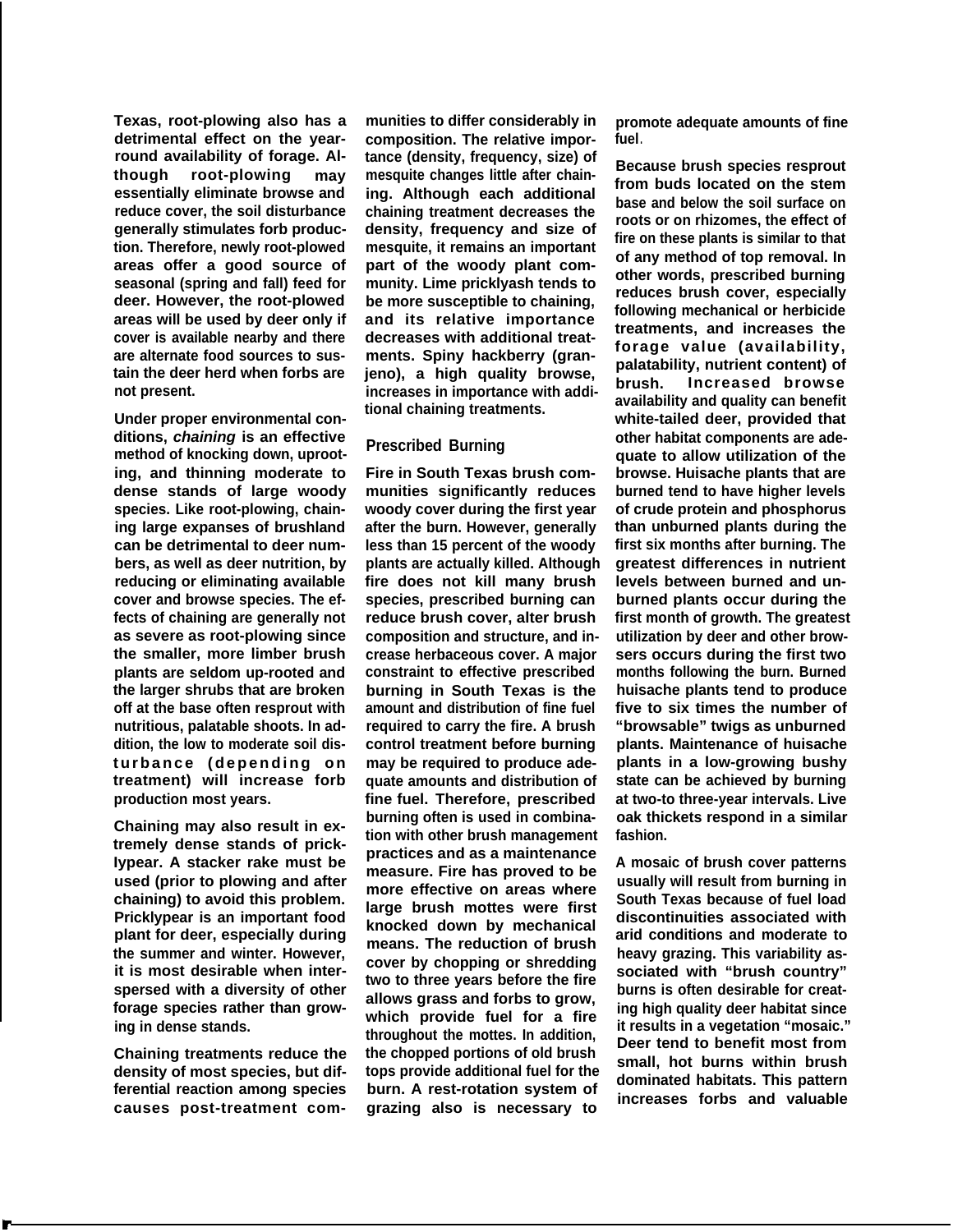**browse regrowth while maintaining security cover. Prescribed burning may even restore broad-Ieaved plants to a range where repeated herbicide use has greatly reduced the forb population. White-tailed deer make heavy use of burned areas in South Texas, especially in early spring when succulent forb growth is available.**

#### **Herbicide Brush Management**

**Broadcast herbicide applications can have negative effects on deer habitat, but if applied properly they can improve the quality and availability of food plants and improve the overall habitat. Treating relatively large acreages with herbicides may temporarily reduce white-tailed deer numbers. Although the standing remains of defoliated brush offer screening cover for deer, herbicides can reduce the diversity of browse species and the abundance of shade cover. In addition, broadcast herbicide applications reduce the diversity and abundance of forbs. Deer numbers may return to normal by the third growing season after broad-scale brush spraying. Generally, deer use grasses only in small amounts in the spring and fall; however, they may consume more grasses in areas sprayed with a herbicide due to a lack of browse and forbs. In such cases, deer may suffer nutritionally since they have a low digestive capacity for grasses.**

**Research in the northern Rio Grande Plain showed that a substantial portion of the deer population evacuated a pasture where 80 percent of the brush was striptreated with herbicides. However, when the forbs recovered and browse regrowth developed, deer returned in greater than normal numbers. A study in the coastal brushland found that spraying 80 percent of mature brush in alternating strips did not change deer**

**numbers. The treated and untreated strips were 200 yards and 30 yards wide, respectively. The unsprayed strips apparently furnished adequate forbs which were important deer food items in this area. Spraying 100 percent of an adjacent pasture resulted in a 40 percent reduction in deer numbers. After two years, deer numbers approached pre-treatment levels.**

**Brush management in drainage habitats should be carefully considered since these sites (such as mesquite drainages) are considered the most important type of habitat for deer in South Texas. The structural features of these sites are preferred by deer for midday loafing and bedding. In addition, these moist, fertile bottomland sites have great potential for producing nutritious deer forage. Indiscriminate broadcasting of herbicides on these sites would be detrimental to deer numbers and/or nutrition. Brush treatment to thin dense stands or create small clearings would be more appropriate. Research in South Texas has shown that spraying 70 percent of a mesquite bottomland was not detrimental to white-tailed deer. Any reduction in cover screen may have been mitigated by a general increase in quality, quantity and availability of browse. The three- to ten-fold increase in grass production may have improved conditions for deer by reducing cattle use of forbs and browse.**

**Broadcast application of soil-applied herbicides at a rate of two pounds per acre or more increased forage production and botanical composition within two years in the northern and central Rio Grande Plain and in the Coastal Prairie. Although aerial application of these herbicides at two pounds per acre effectively controlled whitebrush, rates as low as**

**one pound per acre were detrimental to forb production and diversity. Rates that were high enough to partially control mesquite (4 lbs/acre) nearly eliminated forb production for two years following application.**

**One of the most beneficial herbicide applications for deer is the variable rate pattern (VRP), in which different rates of herbicide are aerially applied in strips at right angles to each other. This pattern creates numerous small blocks of vegetation treated with different herbicide rates ranging from none to heavy and results in a diversity of vegetation responses (Fig. 3). This type of pattern provides deer with a good selection of food plants at various successional stages, while leaving scattered blocks of mature brush for cover.**

### **Conclusions** and Management **Implications**

**The effects of brush management on white-tailed deer habitat cannot be determined simply in terms of the amounts, kinds and nutrient content of forage species present. Cover (for shelter and screening) is a dominant factor influencing the use of potential feeding areas by deer. A tremendous diversity of nutritious forbs on a large rootplowed and raked area is of little value to deer unless there is screening cover nearby. Conversely, a vast thicket of dense whitebrush cover is of little value to deer if forbs and browse species are unavailable. Diversity and interspersion of cover and forage species are essential components of deer habitat.**

**Indiscriminate brush treatment can reduce the availability of prime loafing or bedding sites of deer, as well as decrease the availability of critical forages. However, carefully selected brush management**